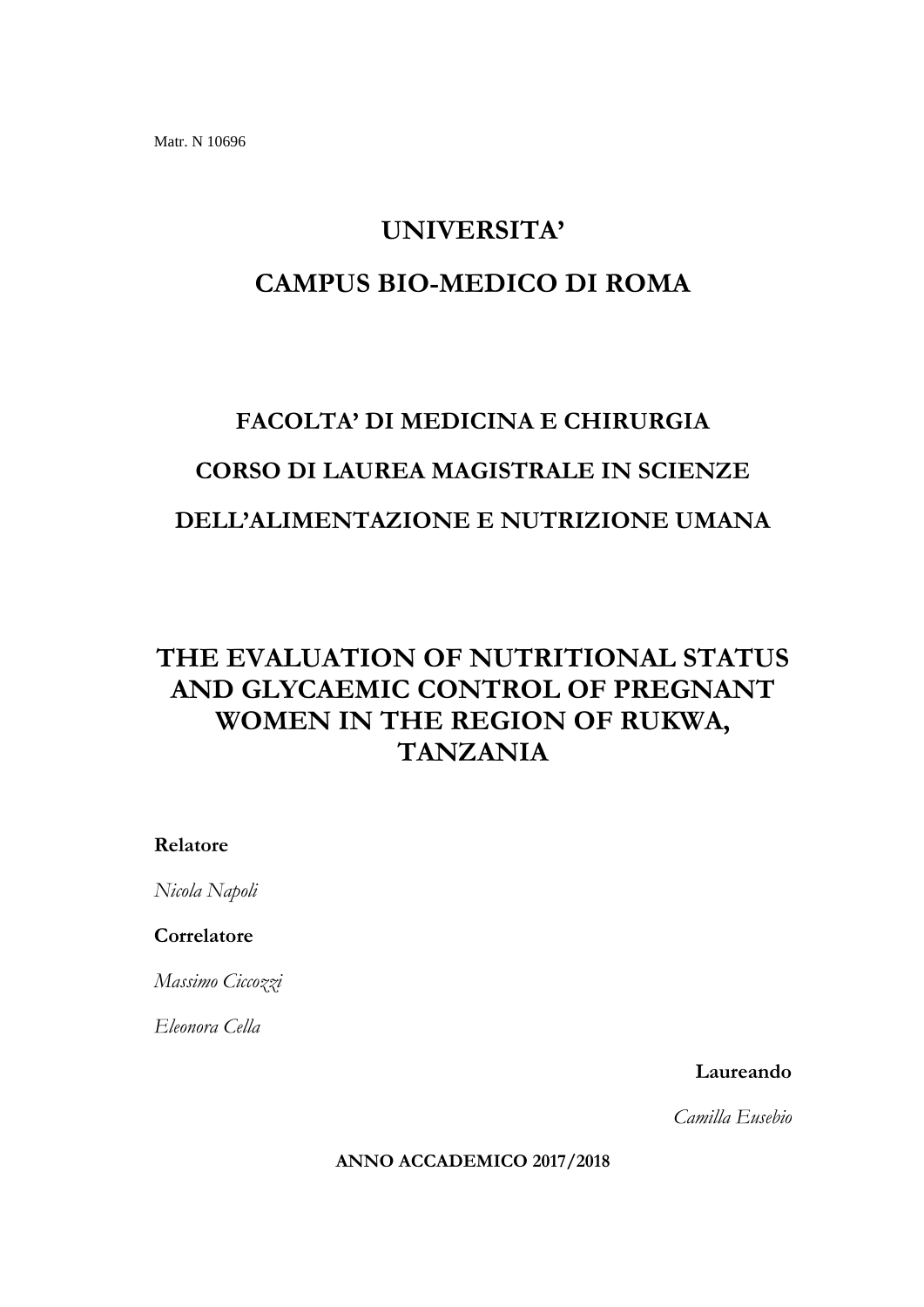#### **ABSTRACT**

A future mother needs to have an adequate nutrition in order to maintain an optimal health state and to, concurrently, allow the fetal tissue to form and develop in the best way. A correct nutrition represents one of the fundamental assumptions for the normal evolution of the pregnancy, growth of the fetus and prevention of pathologies in the newborn. Nevertheless, such principles are frequently disobeyed in the developing countries, because of poverty, lack of information and difficult access to health facilities. The research of specific pathologies, such as Diabetes and sexually transmitted diseases, is carried out only in limited contexts and there is no sufficient information on how to prevent them and which consequences they would have on the health status.

This problem was also detected in the present study, carried out in Tanzania in August 2018. More specifically, in the territory of Mvimwa, an area of rural villages 60 km away from Sumbawanga, in the Rukwa region.

Over the past decade, the prevalence of Diabetes has risen faster in low and middleincome countries in respect to high-income countries. Hence, the need to assess the state of health and the glycaemic control of pregnant women has been enhanced. As gestational time progresses, the placenta volume increases. There is an increase in the levels of hormones such as estrogen, progesterone, cortisol and placental lactogen in the maternal circulation, accompanied by an increase in insulin resistance. These physiological changes expose the pregnant woman to the risk of developing Gestational Diabetes that, if not recognized and treated over time, can develop high morbidity in the mother, the fetus and then the newborn.

In the light of all this, the main purpose of this study is the assessment of the nutritional status of pregnant women and the prevalence of Gestational Diabetes or Impaired Glucose Tolerance, without a real diagnosis of Diabetes. The differences between the nutritional status and the alterations in the metabolism of glucose was assessed among the women who attended the St. Cammilus' Dispensary of Mvimwa Abbey, the Kate's Dispensary and those who came from the six nearest villages in the rural zone.

A total of 128 patients were screened; 87 were examined in the dispensaries and 41 in the neighbouring villages. Epidemiological information was collected for each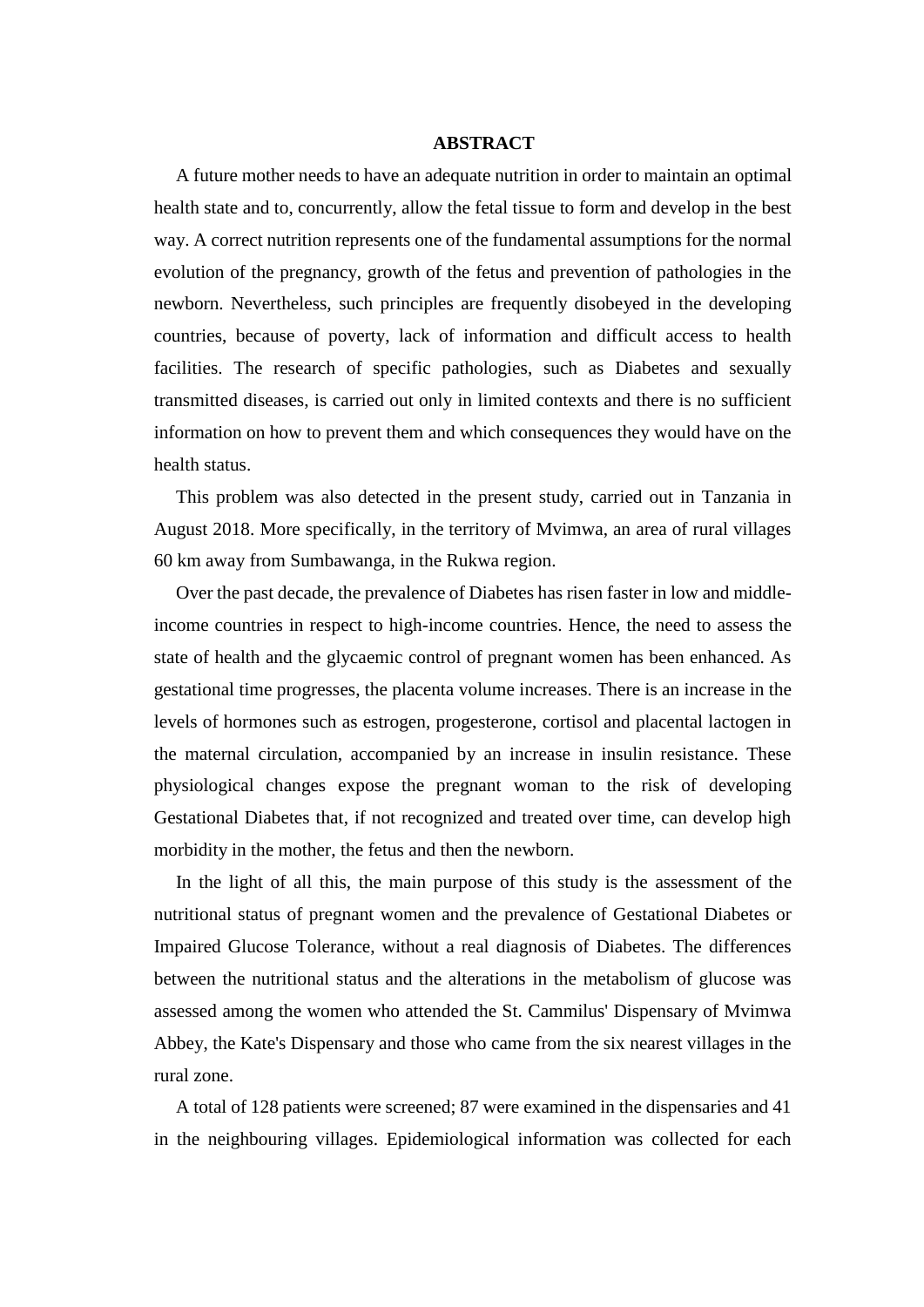woman. Hence, a mean age of 26.02 has been evaluated, a median of the  $7<sup>th</sup>$  month of pregnancy, an average of 3 children per woman and the 13% has declared to have had one or more abortions in previous pregnancies.

The assessment of the nutritional status was performed by collecting data on weight, height, Body Mass Index (BMI), waist circumference, wrist circumference and blood pressure. For the evaluation of the glycaemic control, it is important to specify that these are simple measurements carried out with a glucometer, since the most recognized and valid method for the screening of Gestational Diabetes was not available on site: the Oral Glucose Tolerance Test (OGTT) with 75 g. of glucose.

The secondary purpose of the study is to conduct a food survey on the two examined groups and to evaluate the comorbidity of diseases such as HIV, Syphilis and Malaria.

The food investigation was carried out directly through oral questions in the local language. The women were asked to talk about their eating habits through a "Recall 24 h".

Lastly, only the patients who attended the dispensary were tested for HIV, Syphilis and Malaria. In case of positive results, the staff educated the patient, increasing their awareness and offering therapy, that had to be started as soon as possible, to reduce the possibility of a mother-child transmission.

Considering all the results, it can be said that the evaluation of the nutritional status of the 128 examined women did not show an alarming state of malnutrition. In fact, the values of the anthropometric measurements were within the normal range. However, the group of women analyzed in the villages showed less attention to selfcare than the group of women analyzed in the dispensaries.

The dietary habits of the whole sample have shown that these patients do not follow a healthy and appropriate diet for the growth of their child. The number of daily meals, the amount of water they drink and the little variety of foods they eat, will ultimately lead to a state of malnutrition. This will affect maternal and fetal health.

Based on data, it was possible to give an overall picture of the prevalence of hypertension in the whole sample: the percentage of hypertensive patients belonging to both groups was 13.3%.

The analysis of the glycemic values of the whole sample showed that 4 women had a fasting plasma glucose greater than 126 mg / dL, therefore affected by Gestational